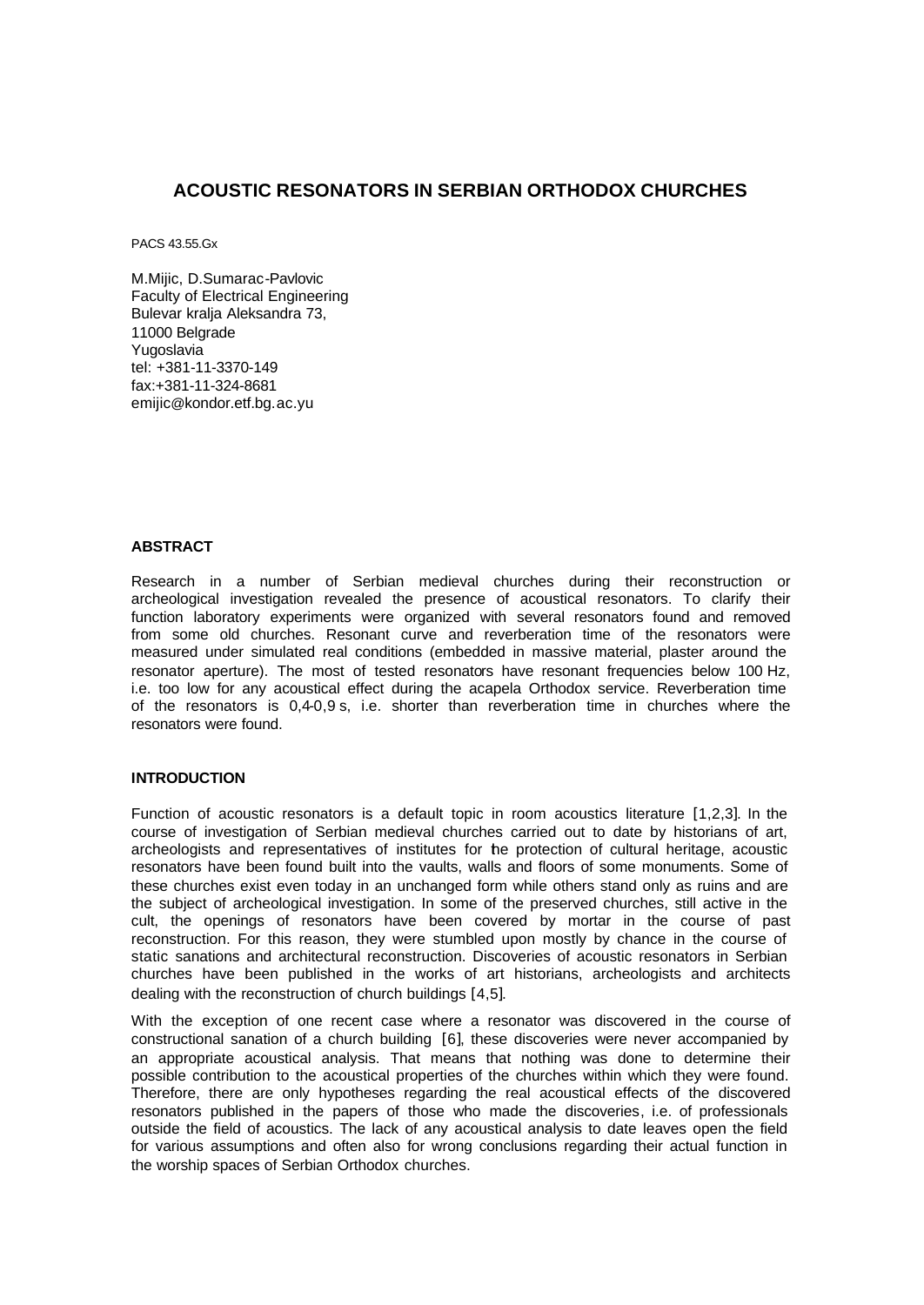Some of the earthenware vessels that have been taken out of the walls of different churches where they were used as acoustical resonators are kept today in museums and collections. That gives the possibility of an objective laboratory analysis of their acoustical properties. Furthermore, this opens the possibility of evaluating the significance of such resonators in the acoustic response of the churches in which they were found.

This paper offers a brief review of discoveries of resonators made to date in Serbian churches based on the published works of authors who made the discoveries. Some examples of ceramic vessels taken out of church walls were subjected to laboratory analysis. Measuring procedures were developed which enable the assessment of basic acoustic parameters: resonant frequency, bandwidth and reverberation time of resonators. Based on this information, conclusions could be made regarding the possible acoustical influence of the resonators in the churches in which they were found and also regarding the possible impact of resonators in Orthodox worship spaces with all its specific characteristics.

### **RESONATORS FOUND TO DATE**

The data published in papers dealing with presentations of architectural features of church buildings and their reconstruction enables to determine the locations at which acoustic resonators have been found to date. It has, thus, been concluded that resonators have been found in 24 Serbian churches and chapels. An analysis of these finds leads to the conclusion that discoveries were made in one of four different ways:

- 1. as a result of archeological explorations made on locations of ruined old churches, when parts of earthenware vessels assumed to have been used as resonators were found;
- 2. as chance finds in walls in the course of architectural reconstructions of churches when the apertures of resonators were covered with mortar so that their presence had not previous been noted;
- 3. in the course of tearing down of old churches for the purpose of building new structures in their place;
- 4. based on visible evidence of the existence of resonators in churches actively used today (apertures of built-in resonators visible on the wall surface or free-standing ceramic vessels in the attic space of the church)

It is interesting that among the 24 churches in which resonators have been found the least number of discoveries came as a result of visible apertures on the walls, which also implies that it is possible to evaluate their effect on the acoustic response of the church. In two wooden churches, in which vessels have been found, they were not built into the walls but rather hung freely in the attic space. The greatest number of discoveries was made by the first method, as a result of archeological investigation of ancient, nowadays ruined churches. In some cases, there is either mention of only parts of vessels being found or statements regarding the existence of indentations in the walls where ceramic vessels are assumed to have been located. A significant number of resonators finds was made in the course of architectural restorations when, following the depletion of a layer of mortar, complete ceramic vessels built into the walls were found.

The number of 24 churches known now to have had resonators is by no means the final score because it is realistic to assume that they had also been built into churches which are now completely ruined, and traces of their existence thus erased, and that they still exist in number of others, standing today, under layers of mortar, implying that they could be discovered in the course of some future sanation of these old buildings.

In all the known Serbian cases, the acoustic resonators used in churches were made out of baked clay (ceramics, earthenware). Some vessels, historians assume, could have been made specifically for acoustical purposes but in most cases the vessels found in function of resonators were originally intended for holding and transporting liquids in everyday life. Some have outer surfaces decorated with ornaments which offers additional proof of their original function. The most common shapes of discovered vessels are presented on the scheme of Figure 1. The height of the found vessels ranged between  $25 - 45$  cm. The figure also shows two basic means of forming the acoustic inductivity of resonator: by piercing an opening on the bottom of the vessel (the right part of the figure) or by using an existing opening of the vessel (the left part of the figure).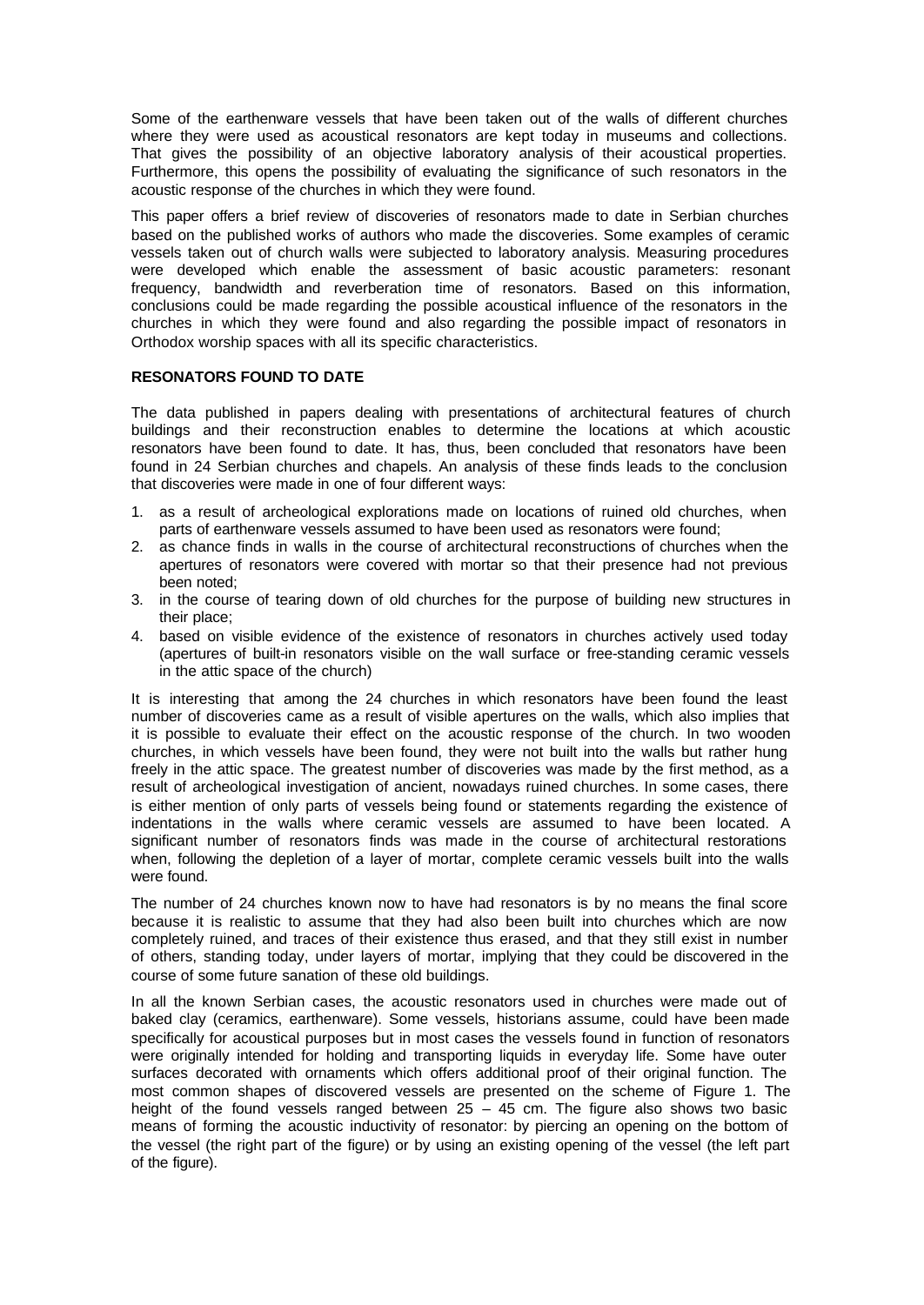

Fig. 1 - General forms of ceramic vessels found in Serbian churches.

Some of the found ceramic vessels were taken from museum collections to the laboratory for the purpose of measuring their basic acoustic characteristics. Figure 2 shows photographs of some of the vessels taken at the laboratory. Figure 2a and 2b show two resonators taken from the vaults of the Church of the Introduction of the Virgin in the Temple at Sremski Karlovci (built in the  $17<sup>th</sup>$  century). It is obvious that they are actually water containers turned into resonators by piercing holes in their bottoms. Figure  $2c$  shows a photograph of two resonators taken from the ruins of an old church in the village of Komarane (dating unknown).



In many churches it was impossible to determine the total number of built-in resonators. In ruined churches, the reason lies in the fact that parts of their walls are missing. In some extant churches where some of the resonators have been found, the symmetry of the architectural structure offers basis for assumptions that similar resonators, the openings of which are covered by mortar decorated with fresco paintings, are to be found in other parts of those churches too.

#### **METHOD OF MEASUREMENT**

c

Acoustic analysis of a resonator implies the measurement of parameters relevant to describe the resonant process in it. That involves: resonant frequency, bandwidth and intrinsic reverberation time (or decay constant of resonant process). For that purpose an appropriate setup were prepared in the laboratory, as shown at Fig. 3.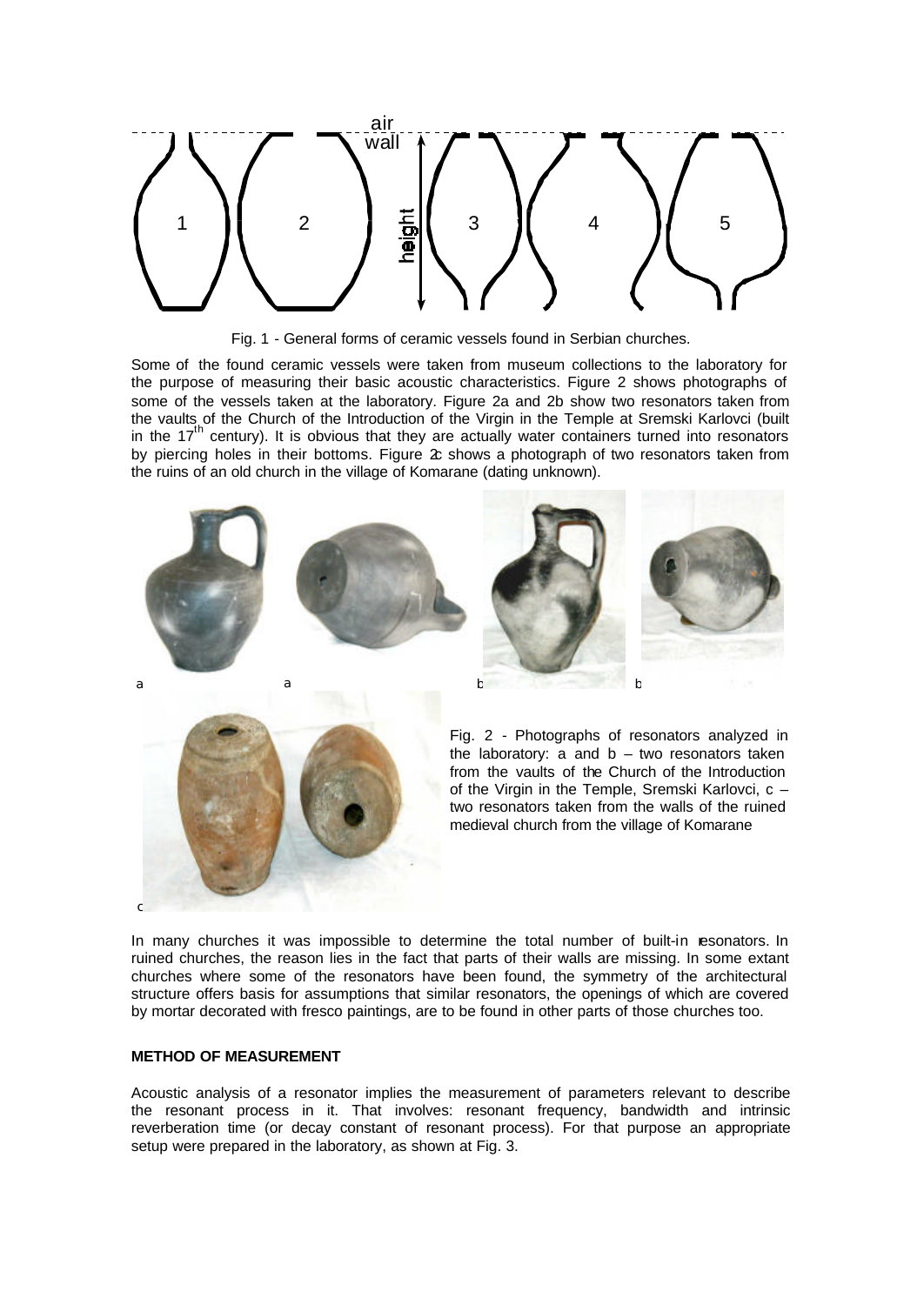

Fig. 3 - Laboratory setup for the measurement of acoustical parameters of the ceramic vessel if used as the resonator.

The large plastic container was used for ceramic vessel placement in all measurements. Inside the container the tested vessel is embedded in sand to achieve the environment as it was originally in church wall. It was estimated that ceramic walls of vessel are too transparent at frequencies as low as can be expected for its resonant frequencies. At resonators equivalent circuit such transparency can be modeled by a wall impedance parallel to the acoustic capacity. When the vessel is removed form the wall and stands freely in the air, influence of low wall impedance value causes some changes in decay constant, and according to that, in resonator's intrinsic reverberation time. To prevent this effect ceramic vessel is embedded in sand during all measurements. Some preliminary tests in the laboratory revealed changes in reverberation time values up to 20% when the ceramic vessel is removed from sand.

Round shaped piece of putty about 2 cm thick is applied around the resonator's hole, as shown at figure 3. During the measurements it simulates mortar originally present over resonators when built in church walls and vaults. The thickness of 2 cm is estimated as the least possible mortar layer thickness when applied on church walls. The thickness of vessel wall around the hole is 45 mm. So, 2cm of plaster should have strong influence on resonant frequency value. Testing of possible mortar influence upon resonator performance was also carried out, Some results obtained are presented at fig 4. Significant lowering of resonant frequencies with mortar around resonators aperture is obvious.



Fig. 4 - Two examples of measured resonant curves showing the mortar influence on resonant frequency: left - vessel no 1, right - vessel no 2 (all from Church of the Introduction of the Virgin in the Temple, Sremska Kamenica).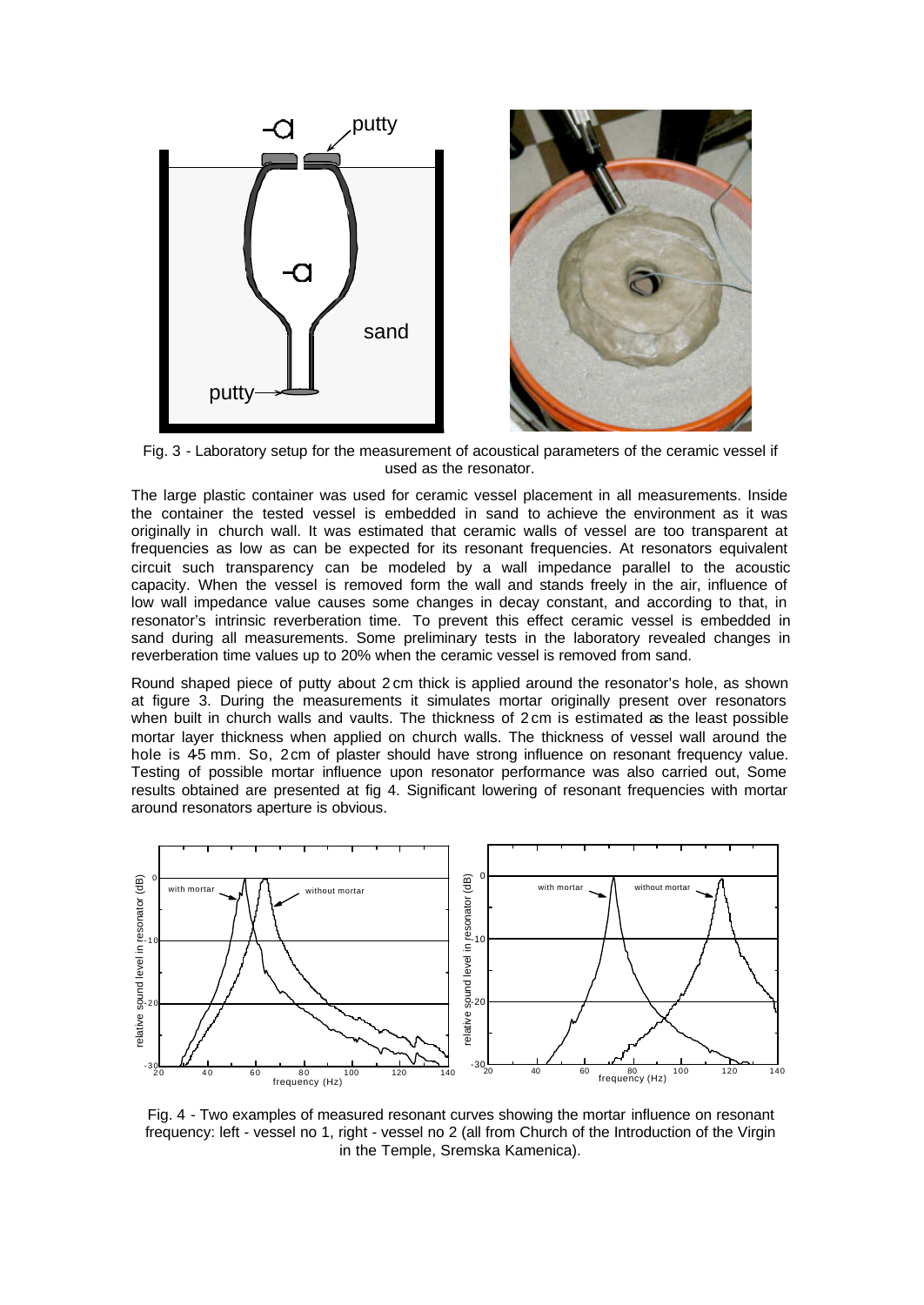Two microphones were used for the measurement. The first, a standard laboratory microphone, is placed outside the resonator, in the vicinity of its aperture. The second microphone is placed inside the vessel through its aperture. For this purpose a special, very small microphone is used, taken from a hearing aid. This microphone is connected to the measurement system by a very thin cable in order to minimize its influence on the size of the aperture area, as visible at Fig. 3.

The measurements of the resonant curves were carried out in the reverberation chamber. White noise was reproduced in the chamber by standard laboratory loudspeaker, and resonators placed there were exposed to wideband diffuse sound field. The resonant curve was obtained as the difference of outside and inside sound level. It is expressed by relative sound level inside the vessel volume, normalized to its maximum. For measurement of the reverberation time the whole setup was moved to the anechoic chamber. Decay curve is obtained from inside microphone signal after the sound source, also placed in the anechoic chamber, is switched off. Intrinsic reverberation time of the resonator is evaluated from that curve.

### **RESULTS OF RESONATORS MEASUREMENTS**

Eight original ceramic vessel was prepared for laboratory research. Six of them originate from the vaults of the Church of the Introduction of the Virgin in the Temple, Sremski Karlovci (S.K.), and two from ruins of the village church in Komarane (KO). Measured values of resonant frequency, bandwidth and intrinsic reverberation time for all these resonators are shown in Table 1. Resolution in frequency measurement was 0,5 Hz.

| Table 1 - Measured values of resonant frequency, bandwidth and reverberation time for eight       |
|---------------------------------------------------------------------------------------------------|
| ceramic vessels if used as acoustic resonators: S.K. - vessels form Church of the Introduction of |
| the Virgin in the Temple, Sremska Kamenica, KO - Church in Komarane.                              |

| no. | ceramic vessel   | $f_o$ (Hz) | B(Hz)         | T(s) |
|-----|------------------|------------|---------------|------|
|     | G.C. vessel no 1 | 55,5       | 2,5           | 0,71 |
| 2   | G.C. vessel no 2 | 72,5       | 2,5           | 0,86 |
| 3   | G.C. vessel no 3 | 72         | 2,5           | 0,81 |
|     | G.C. vessel no 4 | 72         |               | 0,44 |
| 5   | G.C. vessel no 5 | 82         |               | 0,64 |
| 6   | G.C. vessel no 6 | 102,5      | 1,5           | 0,99 |
|     | KO, vessel no 1  | 124        | 2,5           | 0.64 |
| 8   | KO. vessel no 2  | 131        | $\mathcal{P}$ | 0.86 |

Several statements follows from data presented in Table 1:

- 1. Resonant frequencies of all tested resonators are lower or equal to 131 Hz. Vessels from the Church of the Introduction of the Virgin in the Temple, with form shown at Fig. 2.a and 2.c, have very low resonant frequencies, between 72 and 102 Hz, while another two vessels, shown at Fig. 2.c, have it lower or equal to 131 Hz.
- 2. Bandwidths of resonant process in all resonators are lower or equal to 4Hz (resolution of measurement was 0,5 Hz). The lowest measured value were 1,5 Hz. All vessels were empty during the measurement due to the fact that they were empty where found in place.
- 3. Intrinsic reverberation time is in the interval 0,44-0,99 s. Again, all vessels were empty during the measurement.

The resonant frequency measurements were done with putty around the aperture in a layer of approximately 2cm. It was estimated that this value represents a minimal thickness of mortar on church walls. If thicker, mortar would produce further reduction of resonant frequency values than those in table 1, due to the increase of acoustic inductance.